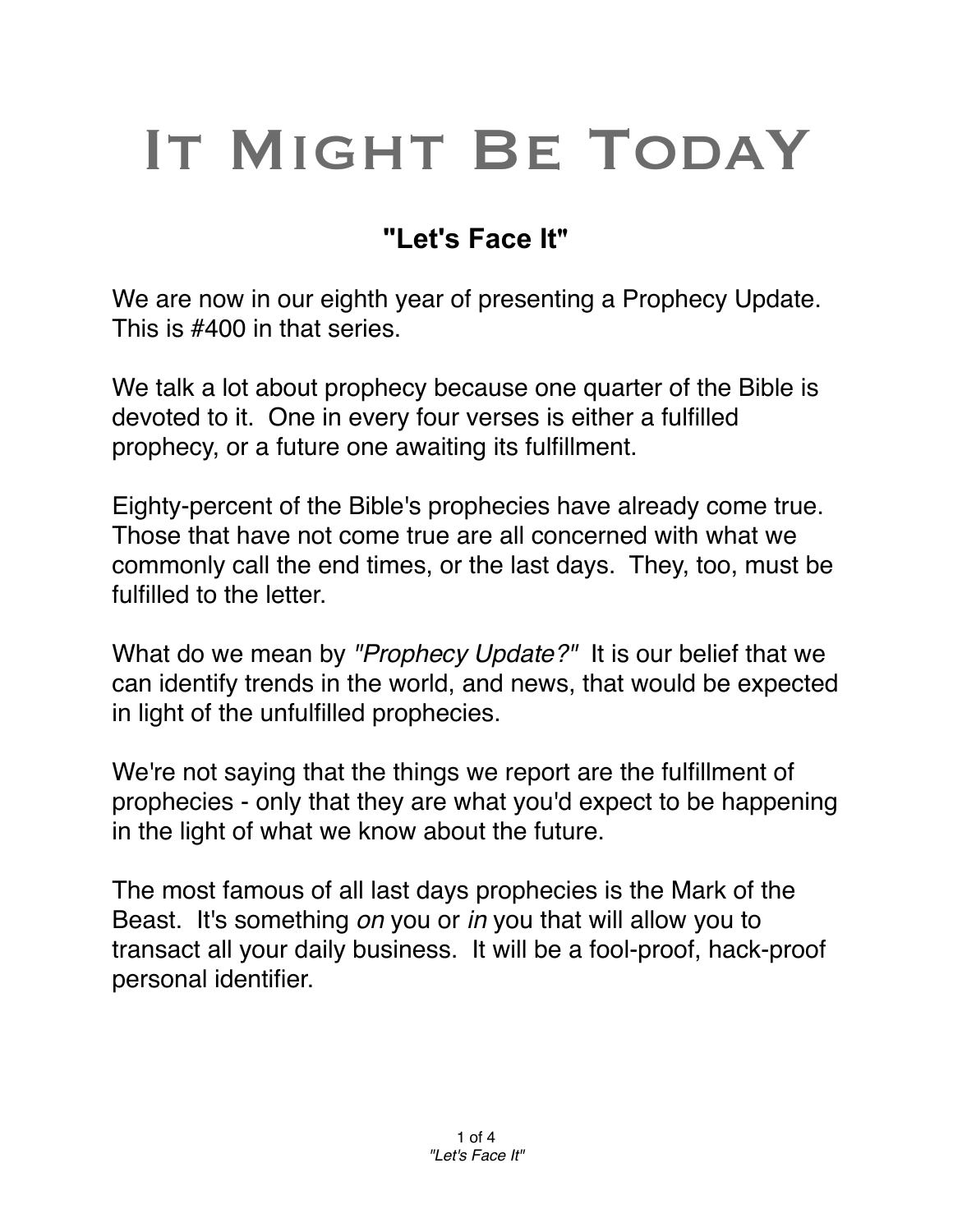In the middle of the Tribulation, the technology folks are using will be hijacked by the antichrist. He will demand you swear allegiance to him, and worship him, or else you will be cut-off from buying and selling anything and everything.

We therefore take notice of advances in, or uses of, technology that might be the precursor for that which the antichrist will one day dominate.

I was sent an interesting article, titled, *You're being secretly tracked with facial recognition, even in church.*

## Excerpts:

We know that Facebook has a vast facial recognition database so good that it can recognize you when your face is hidden; that the FBI has built a millions-strong criminal facial recognition system; and that Google's new Photos app is so effective at face recognition that it can identify now-adults in photos from their childhood.

But now facial recognition is starting to pop up in weird and unexpected places: at music festivals (to identify criminals); at stadiums (to weed out "sports troublemakers") and at churches. Yes, churches.

Moshe Greenshpan, the CEO of... facial recognition software company *Face-Six,* says there are 30 churches around the world using his *Churchix* technology. He launched the service just four months ago and says churches are already using it to scan congregants' earthly visages to keep track of attendance at events in order to know who wasn't there so they can check up on them, or who attends most frequently so they can ask those people for donations.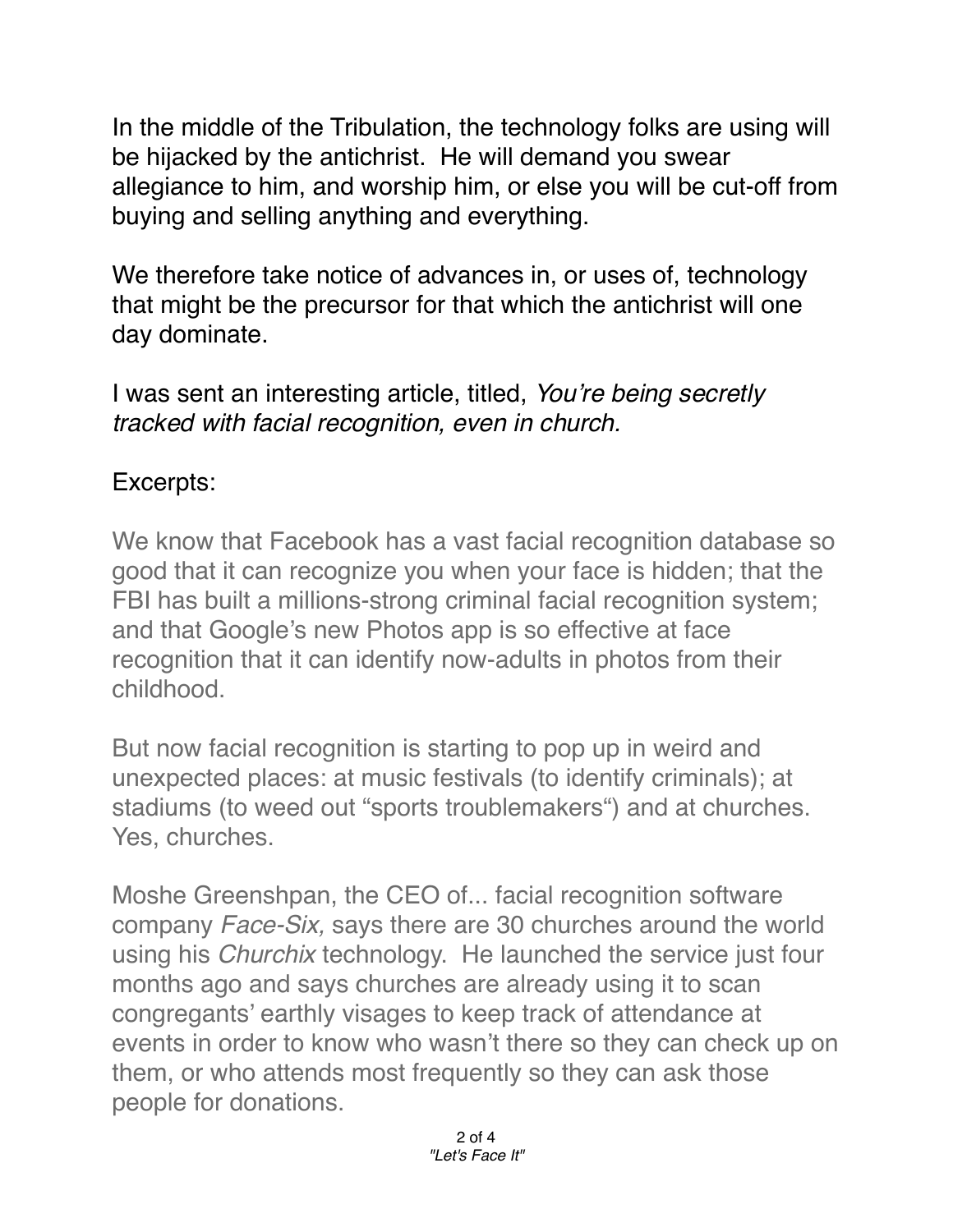He declined to name any of the churches using the technology citing the controversy around facial recognition.

Greenshpan said the churches just have to upload one highquality photo of a congregant to start scanning video or photos from gatherings to see if they were there.

[Another company], California-based *FaceFirst,* tells retailers in an advertising brochure that they can get alerts when "preidentified shoplifters" or "known litigious individuals" enter their stores.

*FaceFirst* also says retailers can create a database of "good customers," so they can greet them by name when they walk through the door. "Instantly, when a person in your *FaceFirst* database steps into one of your stores, you are sent an email, text, or SMS alert that includes their picture and all biographical information of the known individual so you can take immediate and appropriate action," says the *Facefirst* brochure.

"There are no federal laws that specifically govern the use of facial recognition technology," wrote Ben Sobel in a Washington Post editorial... In lieu of a law, the Department of Commerce has been trying to establish facial recognition industry standards...

http://fusion.net/story/154199/facial-recognition-no-rules/

## **We are not using any facial recognition technology here; rest assured.**

Is facial recognition going to be the tech that eventually becomes the Mark of the Beast? Too early to tell.